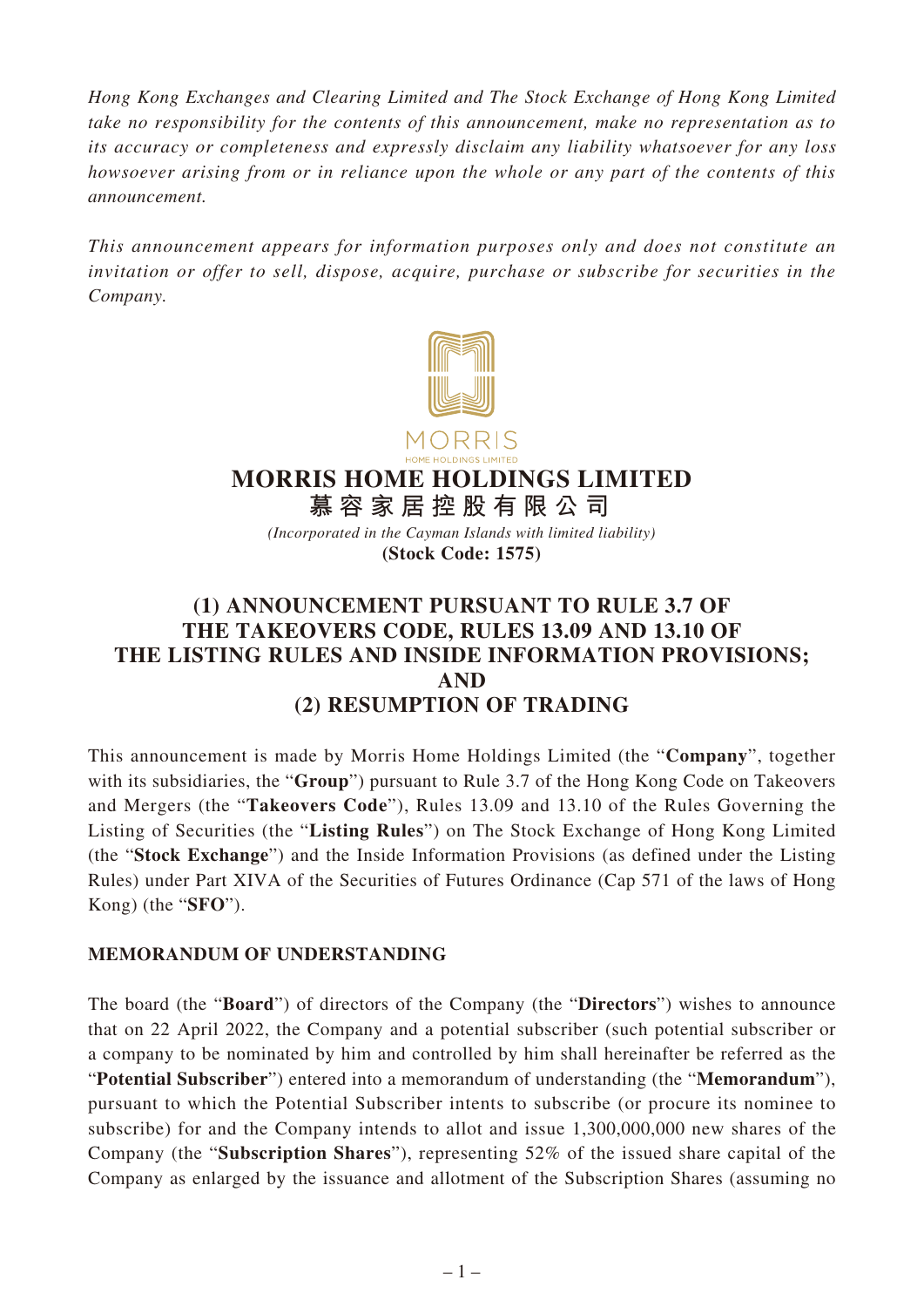other change in the total number of issued shares of the Company (the "**Shares**") upon and before completion of the subscription of the Subscription Shares (the "**Completion**")) (the "**Possible Subscription**").

The Potential Subscriber is a third party independent of and not connected with the Company and its connected persons (as defined in the Listing Rules).

## **Consideration and Deposit**

The indicative total consideration for the Subscription Shares shall be HK\$81,900,000 at HK\$0.063 per Share. The final binding subscription price per Subscription Share and payment arrangements will be determined after arm's length negotiations between the Potential Subscriber and the Company and will be set out in the Subscription Agreement (as defined below).

A refundable deposit in the amount of HK\$20 million shall be payable by the Potential Subscriber to the Company upon the signing of the Subscription Agreement (as defined below).

## **Formal Agreement**

The Potential Subscriber and the Company shall negotiate in good faith with a view that the formal agreement for the subscription of the Subscription Shares (in the form and substance satisfactory to the Potential Subscriber and the Company) to be entered into between the Potential Subscriber and the Company (the "**Subscription Agreement**") be entered into as soon as practicable and in any event within three (3) months from the date of the Memorandum (or such later date to be agreed in writing by the Company and the Potential Subscriber) (the "**Term**").

If the Subscription Agreement is not entered into before the expiry of the Term, all rights, obligations and liabilities of the parties in the Memorandum shall cease and determine and none of the parties shall have any claim against each other save for any antecedent breach and/or any right or obligation which may have accrued under the Memorandum prior to such termination.

## **Conditions Precedent**

Completion shall be subject to, among others, (a) the Potential Subscriber being satisfied with the results of the due diligence review on the Group to be conducted by the Potential Subscriber; (b) the restructuring and/or reorganisation of the debts and liabilities of the Group by way of scheme(s) of arrangements or other means; and (c) other customary conditions precedent such as all requisite regulatory and/or third-party consents, approvals and authorisations including the Whitewash Waiver (as defined below) and approval of the shareholders of the Company (the "**Shareholders**") (or independent Shareholders, if required).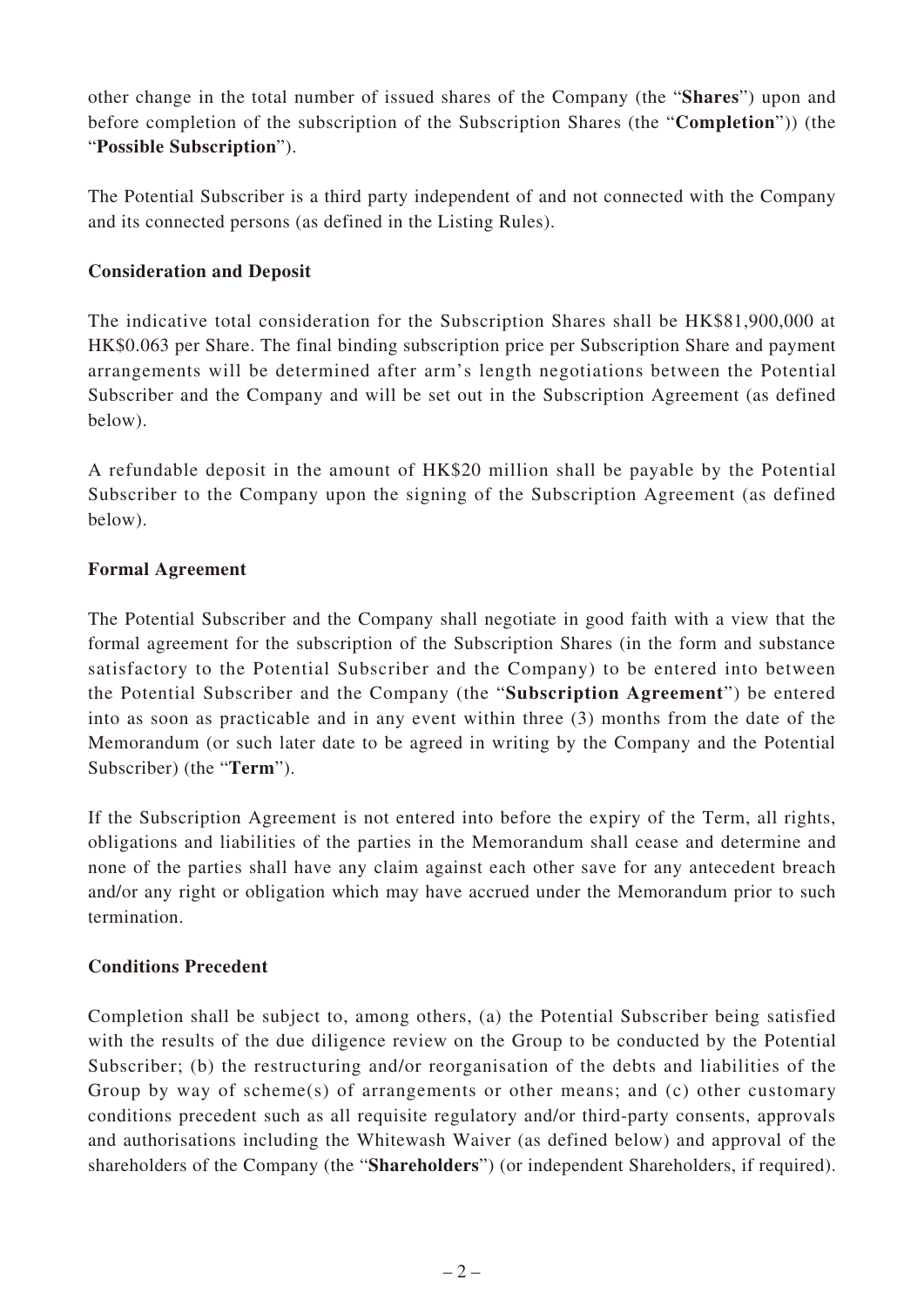#### **Binding Effect**

The Memorandum is non-legally binding except for provisions in relation to, among others, interpretation, the Term, confidentiality, notices, costs, legal effect and governing law and jurisdiction.

#### **POTENTIAL WHITEWASH WAIVER**

The Possible Subscription, if materialized, will lead to the Potential Subscriber holding 52% of the issued share capital of the Company as enlarged by the issuance and allotment of the Subscription Shares. Under Rule 26.1 of the Takeovers Code, the Potential Subscriber would be obliged to make a mandatory general offer to the Shareholders for all the issued Shares not already owned or agreed to be acquired by the Potential Subscriber and parties acting in concert with it unless the Executive Director of the Corporate Finance Division of the Securities and Futures Commission or any of his delegates having granted a waiver pursuant to Note 1 on dispensations from Rule 26 of the Takeovers Code in respect of the obligations of the Potential Subscriber to make a mandatory general offer for all the Shares not already owned or agreed to be acquired by the Potential Subscriber and parties acting in concert with it which would, if the Possible Subscription proceeds, otherwise arise as a result of the Completion of the Possible Subscription (the "**Whitewash Waiver**") and approved by the independent Shareholders.

It is intended that the Possible Subscription will be conditional upon the granting of the Whitewash Waiver and the Whitewash Waiver having been approved by the independent Shareholders.

The Company and the Potential Subscriber agreed that the Potential Subscriber shall reserve the right to waive the conditions precedent under the Subscription Agreement in relation to the Whitewash Waiver. If the conditions in relation to the Whitewash Waiver are waived by the Potential Subscriber and the parties to the Subscription Agreement proceed to Completion, the Potential Subscriber will be obliged to make a mandatory general offer for all the Shares not already owned or agreed to be acquired by the Potential Subscriber or parties acting in concert with it under Rule 26.1 of the Takeovers Code (at an offer price which is no lower than HK\$0.063 per Share) as a result of the Possible Subscription.

## **UNUSUAL PRICE AND TRADING VOLUME MOVEMENTS**

The Board has noted the recent increases in the price and trading volume of the Shares. Having made such enquiries with respect to the Company as is reasonable in the circumstances, the Board confirms that, save as disclosed in this announcement, the Board is not aware of any other reasons for the price or trading volume movements or of any information which must be announced to avoid a false market in the Shares or of any inside information that needs to be disclosed under Part XIVA of the SFO.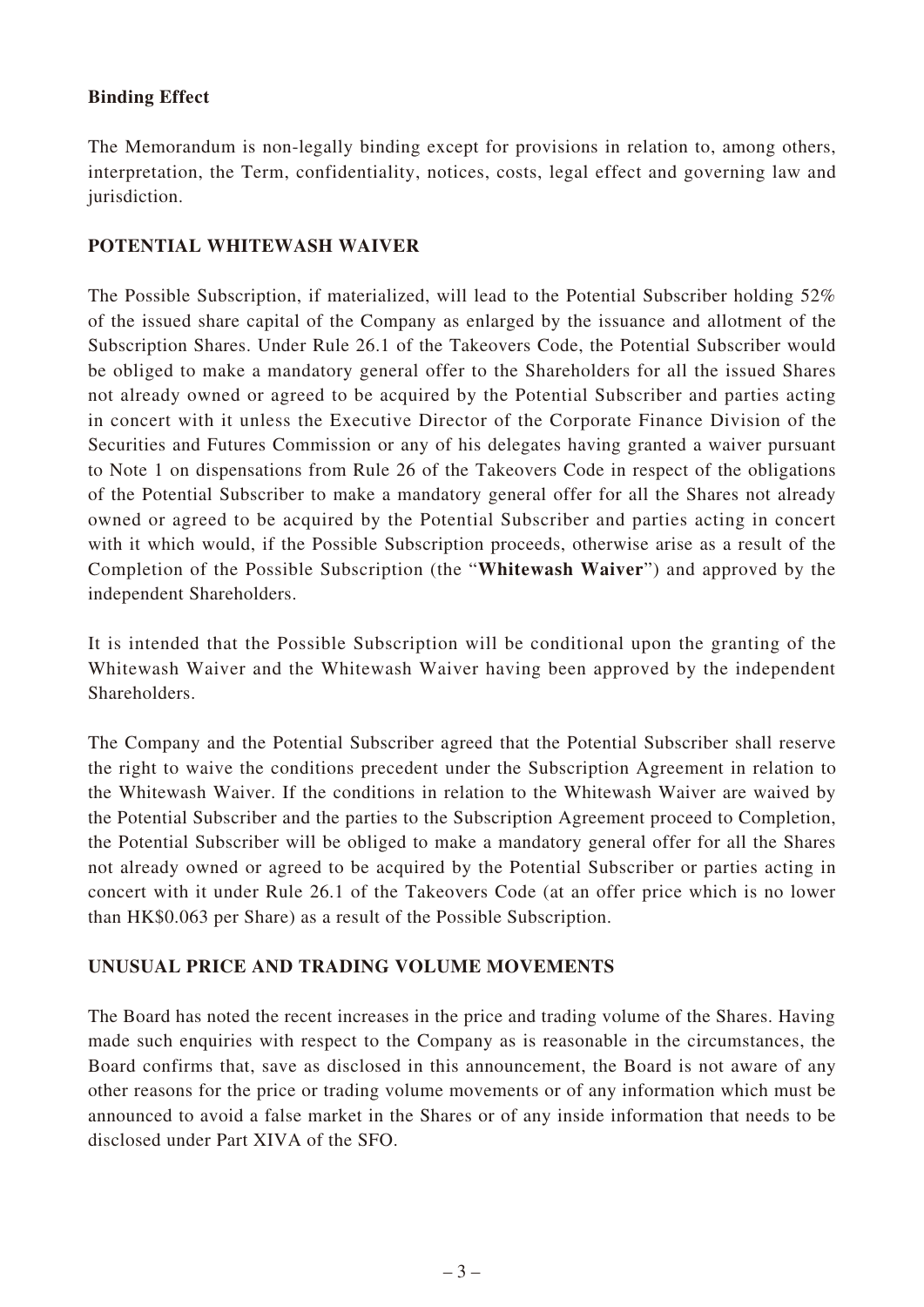#### **SECURITIES OF THE COMPANY**

As at the date of this announcement, details of all classes of relevant securities (as defined in Note 4 to Rule 22 of the Takeovers Code) of the Company are as follows:

- (a) a total of 1,200,000,000 Shares in issue of par value US\$0.001 each in the share capital of the Company; and
- (b) convertible bonds in the original principal amount of HK\$200,000,000 issued in January 2018 carrying the right to convert into the Shares, which was partially repaid and having an outstanding principal of HK\$81,439,031 as at 31 March 2022 convertible into 36,684,248 Shares at the conversion price of HK\$2.22 per Share, subject to adjustment mechanisms set out in the terms of the convertible bonds as disclosed in the Company's announcements dated 5 and 24 January 2018.

Save as disclosed above, there are no other relevant securities (as defined in Note 4 to Rule 22 of the Takeovers Code) of the Company in issue as at the date of this announcement.

#### **DEALING DISCLOSURE**

For the purposes of the Takeovers Code, the offer period commences from the date of this announcement, being 22 April 2022.

In accordance with Rule 3.8 of the Takeovers Code, respective associates (as defined in the Takeovers Code) of the Company (including, among others, Shareholders having interests of 5% or more in the relevant securities (as defined in Note 4 to Rule 22 of the Takeovers Code) of the Company) and of the Potential Subscriber are hereby reminded to disclose their dealings in any securities of the Company pursuant to the requirements of the Takeovers Code.

#### **RESPONSIBILITIES OF STOCKBROKERS, BANKS AND OTHER INTERMEDIARIES**

In accordance with Rule 3.8 of the Takeovers Code, reproduced below is the full text of Note 11 to Rule 22 of the Takeovers Code:

#### *"Responsibilities of stockbrokers, banks and other intermediaries*

*Stockbrokers, banks and others who deal in relevant securities on behalf of clients have a general duty to ensure, so far as they are able, that those clients are aware of the disclosure obligations attaching to associates of an offeror or the offeree company and other persons under Rule 22 and that those clients are willing to comply with them. Principal traders and dealers who deal directly with investors should, in appropriate cases, likewise draw attention to the relevant Rules. However, this does not apply when the total value of dealings (excluding stamp duty and commission) in any relevant security undertaken for a client during any 7 day period is less than \$1 million.*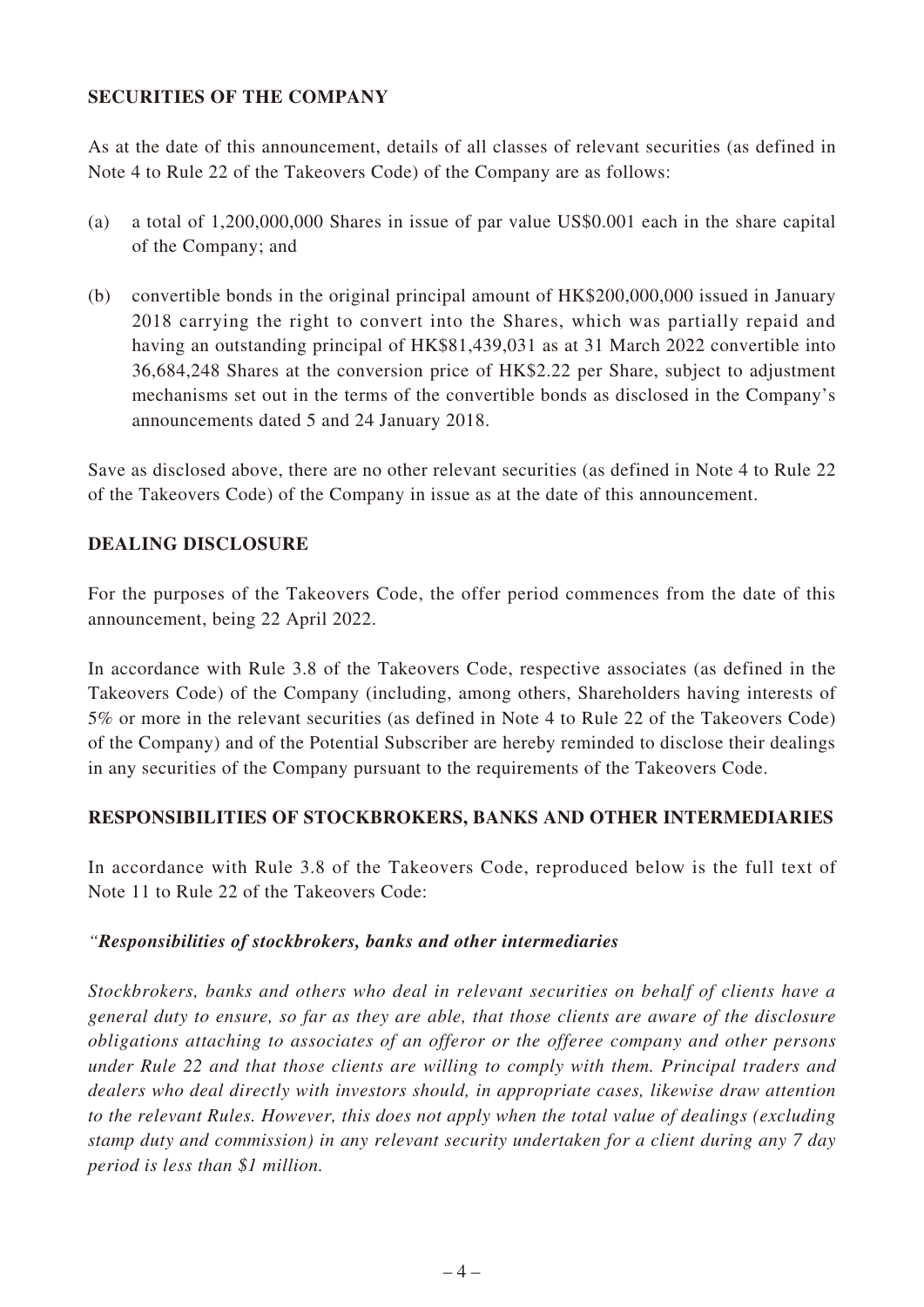*This dispensation does not alter the obligation of principals, associates and other persons themselves to initiate disclosure of their own dealings, whatever total value is involved.*

*Intermediaries are expected to co-operate with the Executive in its dealings enquiries. Therefore, those who deal in relevant securities should appreciate that stockbrokers and other intermediaries will supply the Executive with relevant information as to those dealings, including identities of clients, as part of that co-operation."*

## **MONTHLY UPDATE**

In compliance with Rule 3.7 of the Takeovers Code, monthly announcement(s) setting out the progress of the Possible Subscription will be made until an announcement of a firm intention to make an offer under Rule 3.5 of the Takeovers Code or of a decision not to proceed with an offer is made.

Further announcement(s) will be made by the Company as and when appropriate or required in accordance with the Listing Rules and/or the Takeovers Code (as the case may be).

## **RESUMPTION OF TRADING**

At the request of the Company, trading in the Shares on the Stock Exchange was halted with effect from 3:18 p.m. on Wednesday, 20 April 2022, pending the release of this announcement.

Application has been made by the Company to the Stock Exchange for the resumption of trading in the Shares on the Stock Exchange with effect from 9:00 a.m. on Monday, 25 April 2022.

## **WARNINGS**

**There is no assurance that the Possible Subscription will proceed or materialize, or will eventually be consummated. The Memorandum (including the indicative subscription price) is non-legally binding in nature, and the Possible Subscription (including the indicative subscription price) is subject to the entering into of the Subscription Agreement and the fulfilment (or, where applicable, waiver) of the conditions precedent contained therein. The relevant discussions and the Possible Subscription may or may not lead to a general offer under Rule 26.1 of the Takeovers Code.**